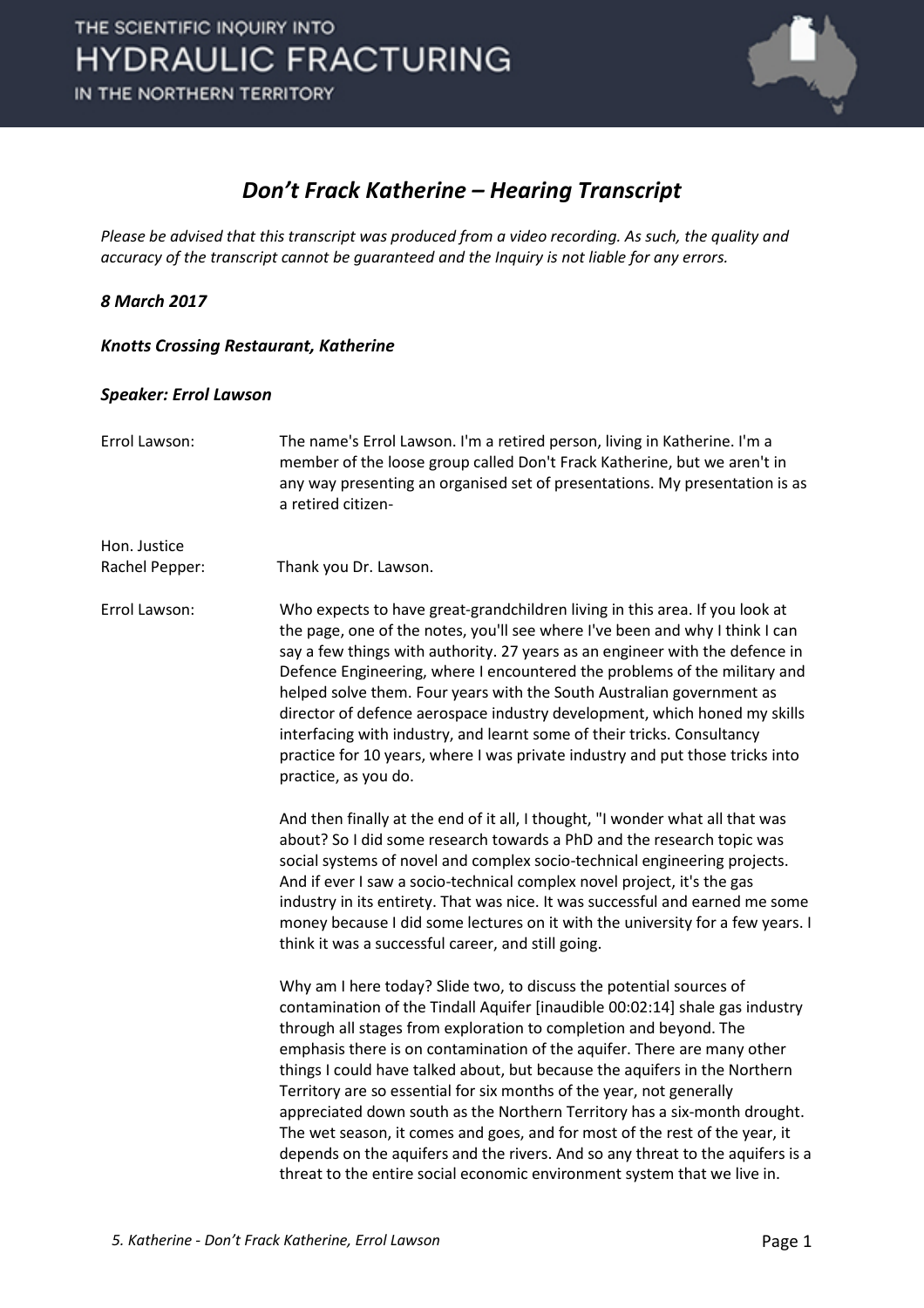IN THE NORTHERN TERRITORY



And also because the conversation has been controlled very much by the industry and government and focused on exploration, and the act of a single fracking operation of a single well, which tends to confine the time scale, I said from exploration to completion and beyond. So I'm looking well out beyond when the gas industry goes home and what's left behind. I take the risk matrix approach, which is consistent with the issues paper. What I believe I talk about is primary relevance to term one.

That's why I'm here, folks. Potential risks of hydraulic fracking, which is slide two. This is extracted from a presentation in Katherine on the 22nd of November 19- 2013. Haven't been going that long. 60 years but maybe not that long. 22nd of November 1913 ... Sorry, here I go again. 2013, Dr., now Professor Damian Barrett from the CSIRO at a community meeting listed potential risks of hydraulic fracking. That list I think is still in existence. Surface transport spills, well casing leaks, connectivity through rock fractures, drill site discharge, wastewater disposal, retention point release. The largest risk, in italics, wastewater disposal, high epistemic uncertainty. I think he meant episodic, I'm not sure. High flowback volumes in large number of wells.

For this talk ... Let me just put the frog away. I define an event for the purposes of the risk matrix as migration to the aquifer fluids or solid matter from the frack shale bed or spillage at the surface works. The material may possess gas and all that stuff. The likelihood is usually expressed as the probability of the event occurring, which in this case is the probability of the event of a single well failure multiplied by the number of wells. The impact that I've proposed to describe is contamination of the aquifer so as to render it unsuitable for any human consumption, stock water in agriculture, horticulture, fisheries and tourist activities. So I think I've covered the lot.

Excuse me. Hope that didn't come through. I take well casing leaks as the object of the exercise, or one of them. I repeat there that the gas industry processes have as their objective to establish or maintain well integrity by the application of cement to seal the space between the casing and the surrounding geological structure. Now, I've said before that we need to know the number of wells so we can get a decent idea of the probability, so I've gone through an exercise. Later in the day I believe you're going to hear from [Inaudible 00:06:27] of Nutwood Downs. He's given me figures, he's quoted as having been told by Origin Energy that they will have 400 wells on his place. They want to put 400 wells on his place. I assume that they multipad wells, which is four wells per pad. That's somewhere between 1600 and 3200 fracked wells on his 958 square metres.

I work that out, I get a well spacing of 1.5 kilometres, which conflicts with what Mr. Crowhurst said earlier, four kilometres. Immediately you see this subtle emergence of misleading information, with the best of intentions. It's not malicious misleading information, I think it's accidental through incomplete, out of date information. I put that bit in very early, that's it's so difficult to find out immediately up to date correct information that people tend to think the worst of everybody else.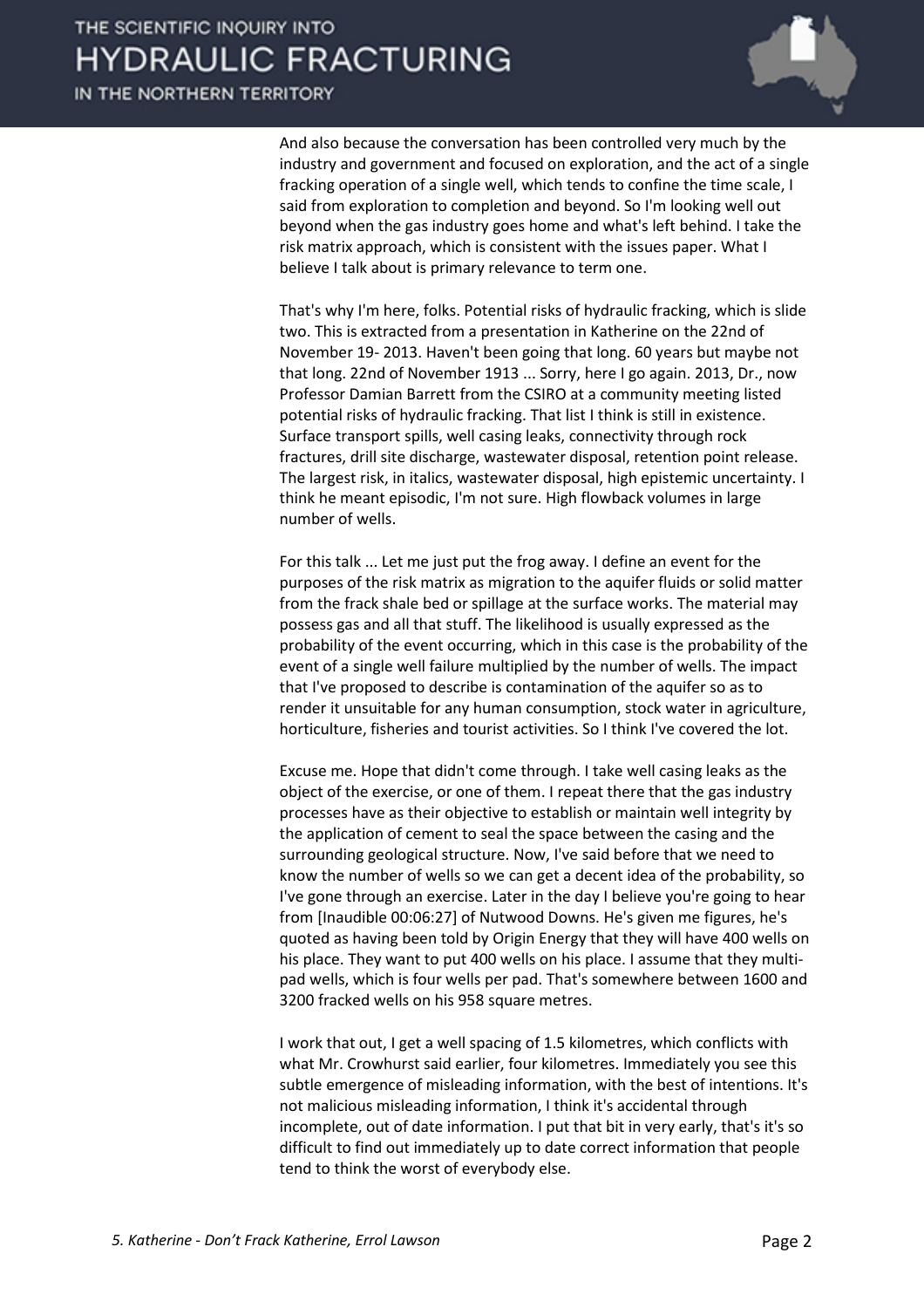IN THE NORTHERN TERRITORY



It's an evolving engineering system. Being developed by evolution is the whole fracking system. It's not being designed from scratch, if I can make that point as an engineer. You've got two choices when you design a system. Design it from a specification and/or you evolve from what you know, and you work out from what you know into what you don't know. My view of the fracking industry with horizontal high volume slick water fracking is that it's evolved and no one's ever gone back to square naught and said, "Let's design this from scratch." And it's full of incipient thoughts. I speak as someone who studied complex novel socio-technical systems. Have to get that bit in.

Further on, there's a bit more there which is more interesting on how this misinformation gets promulgated. At 4,000 wells, I crosschecked by to the Frogtech report. The Frogtech report is the call of first report, not the call second report that Dr. Hawke quoted so heavily from. They later derived the number of wells in a given area by a formula of a well spacing of .8 of a kilometre. Fairways are 5% of the shale deposit, and that gave them the 67,000 wells throughout the whole of Northern Territory that's so often quoted.

The provenance of the 67,000 wells is right back to the Frogtech report. I get 1,260 on Nutwood Downs compared with 400 from Origin. Probably if I put in the fourth kilometre spacing that Mr. Crowhurst has quoted, it would be less than that. Immediately again there's this emergence of discrepancies. If you were in Origin there, in its Camp, and you said, "I know I've said 400 wells," and someone's quoting 67,000, you're wrong, you're bad, go away. Again, misinformation, it just breeds like flies.

What do we do? We've got this cement seal that's trying to virtually replace the earth structure that's been removed to let the pipe, the casing go through. As an engineer, I can say it's exposed to a very hostile environment. On that slide five, mechanical shock, we'll talk about that. Vibration, thermal shock, moisture, salt, pressure differential, temperature differential, and the earth moves. During my engineering career, I was exposed and encountered all of those, except the earth never moved to me. But on one occasion I was up in the air in the mast of a destroyer escort, and every time a ferry went past, I can tell you, the mast moved. After 20 minutes of that I wasn't well.

I've now gone from, those are the environmental factors that are likely to affect the integrity of the well. I then talk about failure mechanisms. At this point I have a dilemma, because I realised that I'd done something that I didn't want to do, I had reduced the old reductionist trap. I had reduced the whole fracking operation to a series of sequential linear operation. This is by no means a sequential series linear operation. It's a complex operation and one of the features of complexity is the interaction and interdependence of the elements. And so I'm going to divert from my little talk and say, there's another way to look at this as a complex system. None of the presentations that the industry or the government give us address that issue. The key point is this interdependence between the elements. And so you touch one element, you change it, and you think in your linear model, that's okay, I can change the perforation. I can change the length of the well, the horizontal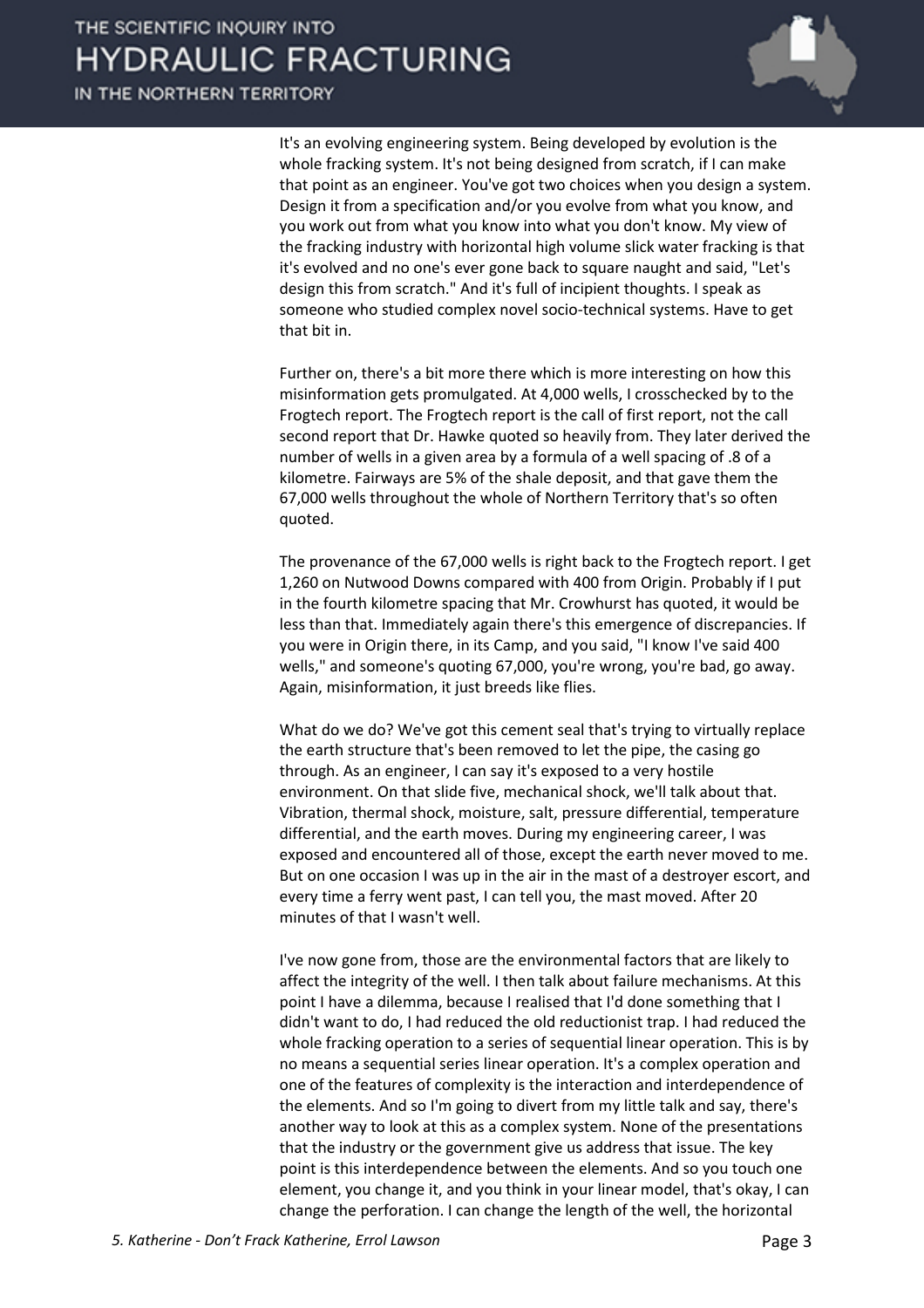IN THE NORTHERN TERRITORY



arm. I can move from a vertical world to a horizontal well. I can move from fracking in sandstone to fracking in shale.

Those are big steps. If it was linear and there was no change to the interaction between the elements, you might get away with it. When you have a design philosophy that is really evolutionary, then you're really staggering from problem to problem. That's what I see when I look at the ... I didn't realise it till I wrote it out. When I woke up this morning, I said, "You've got it wrong, buddy." You've got a choice. You read it and stick with it, or at this point you say, "I've got it wrong." This is not the way to look at this system. When you include on top of that, the social effects and the environmental effects and the economic effects, then you have a system which is virtually uncontrollable, the way it's being addressed now.

Let me give you an example. On slide 6, there's two references that relate to the perforation gun. Because at one stage of course you stuck a tube down there, you seal it up with cement, and the next thing you do is you divide the shale bed up into stages and you blow holes in the casing in stages. Now, you can say that quickly and it sounds, "Well, that's good. We'll do that." But then when you have a look at these patents, one is 1999 and one is 2011 and you can immediately see as much as you can from a patent that there's been work done that's been developed within that area.

What starts off as shape charges being ignited and holes being blown in the steel casing and the cement surrounding it now becomes a much more complex thing where there's two explosions, a bit like a car safety bag exploding. There's two operations, one is the immediate explosion, many many tens of thousands of pressure in a few microseconds, the ejection of not just the gas but the ejection of very heavy weight pellets, including depleted uranium. That distracts a lot of people. I say, "Hey, they're using depleted uranium for perforation." Does that mean we have an atomic explosion down there? No, no, no. Depleted uranium is heavy stuff. So you get this vision, idea, of, they might call it continuous improvement; I'd call it evolutionary development.

And so you say, "What does that do to this wonderful cement seal?" And say you've got that many stages, somewhere between six and 25, you've now got an incredibly powerful and complex explosive chain repeated that many times. My belief is that that would administer, even in its primitive form, a great shock along the length of the tube, and that shock is in fact a pressure wave in the steel, and that's going to cause differential movement between the steel and the cement. They're both rigid bodies, they're both rigid materials, and so you've got differential movement. What that means to me is, no matter how slight, the bond is being stressed. Do that many times and the bond is broken. And you can go down the list.

But that's the example where I say, here's where the gas industry is adopting the linear model rather than the complex system model, and they're doing something in the perforation process, which is accelerated, increased the pressures and the shape of the pressure with no consideration of what that's doing to the cement seal. And so we could waffle on, I could waffle on for 45 minutes if you like, but I'll wind up, I promise.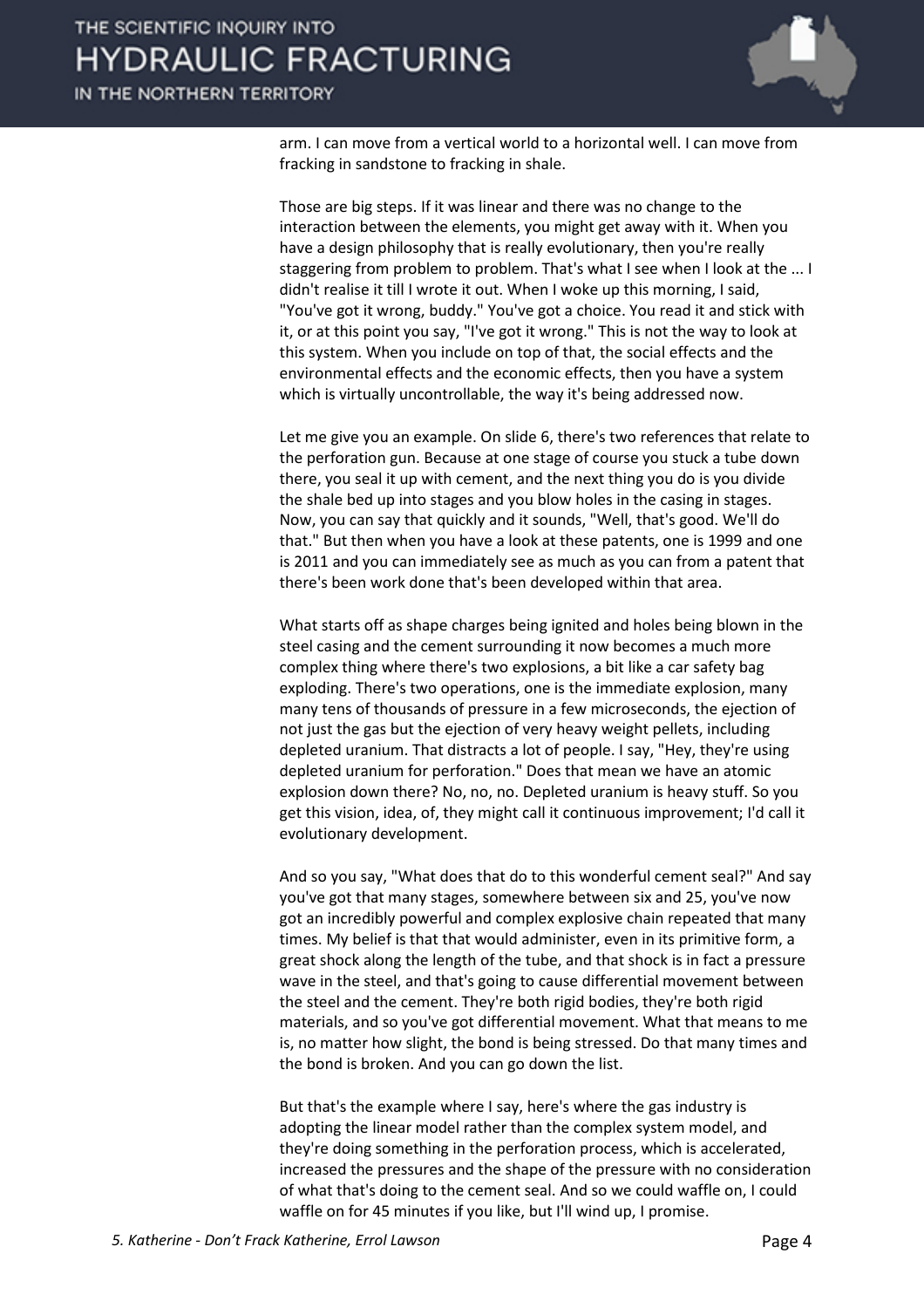IN THE NORTHERN TERRITORY



So we have there one example of what we have. Do I have another one? Let me think. The fracking process is preceded by a plug of hydrochloric acid. Nowhere in the literature could we find that nowhere in the wonderful idealised diagrams that we get shown does it say we've found it necessary to pump in a slug of hydrochloric acid to clear out the debris from the holes. So we've got the holes, but there's debris from the inside, and there's an inrush from the outside. Because we accidentally have fractured some of the rock and we've got gas, at least I think that's what has happened. So we've got this additional thing of hydrochloric acid going down. Then we go down with their brew of 95% water, 5% sand, and stuff like that. That gets pumped in.

And again, there's a difficulty there I think of recovering what comes back up. The good folk tell us that they can capture it and reuse it. What do they do to it before they reuse it? What comes up, what happens to the acid and the products of combustion? That really is me departing from the script. I'd probably like to take questions there but if I can just take it to the end, which is my little plea to be philosophical, which says, I ask the panel to accept the conclusion that the project of unconventional gas is of relatively short duration, it exploits a non-renewable resource and entails an unacceptable risk of severe consequences to the existing and future enterprises and community. I ask the panel to accept the conclusion and in judging it, be mindful of the seventh generation principle of the Iroquois Nation, which is when you make a decision of any consequence, look seven generations ahead.

I got my own version of that. I look three back and three forward, because I think your decisions are much more meaningful if you have personal knowledge of the people you're thinking of. I knew my great grandmother, I know very intimately the history of two of my great grandfathers, and I know pretty well the history of one of my great granduncles. So I can look three generations back and I can follow their trail, particularly their behaviour, their ethics, and then I think I can look forward three generations. Haven't got any great grandchildren yet. I prefer my version to theirs, but I'm not a nation.

So I would stop talking there and hope to have a good talk with you.

Hon. Justice Rachel Pepper: Thank you very much, Dr. Lawson. And thank you very much for the preparation of the paper, that reference paper. A considerable amount of work has gone into this and the inquiry certainly appreciates it. I'm sure as a result of this, which we've got in advance again, thank you for that as well, there are probably some questions. Yes, Dr. Jones? Dr. David Jones: Dr. Lawson, when you talk about these factors, I presume you're talking about a linear sequential combination of risk factors as opposed to all these factors imposed at once. When a system's being tested, often it's tested for one thing at once rather than multiple factors. Is that what you're getting at in your analysis there?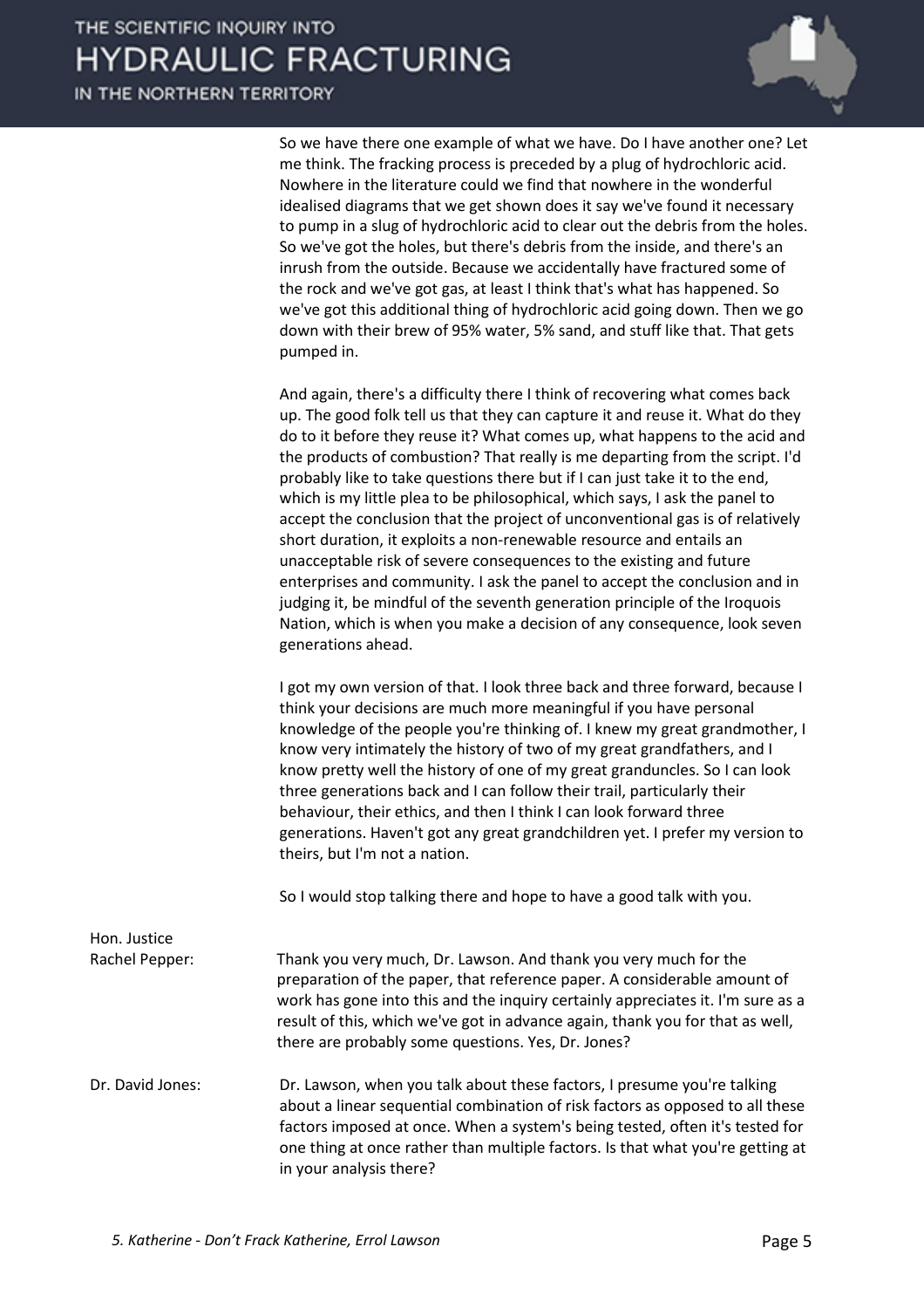| Errol Lawson:    | The linear sequential system is the actual process. You dig a hole, you stick a<br>tube down, you surround it with cement, you divide it into stages, you pump<br>holes in it, you clean it out, you push hot water under pressure, the gas<br>comes out, you get the gas, you go home, and you close it off. That's a linear<br>sequential description. And if you say it quickly, then you think, "Oh, they<br>know what they're talking about." But if you tease it out and you say, hang<br>out, it doesn't happen that way. In the history that I've come to deduce is<br>that they've had a little bit here and a little bit there.                                                                                                                                                                                                                                                                                                                                                                     |
|------------------|---------------------------------------------------------------------------------------------------------------------------------------------------------------------------------------------------------------------------------------------------------------------------------------------------------------------------------------------------------------------------------------------------------------------------------------------------------------------------------------------------------------------------------------------------------------------------------------------------------------------------------------------------------------------------------------------------------------------------------------------------------------------------------------------------------------------------------------------------------------------------------------------------------------------------------------------------------------------------------------------------------------|
|                  | They introduced, for example, the history in America, when they went to<br>horizontal wells, horizontal drilling, their first ventures at fracking were to<br>frack the entire leg at once, and it caused  The energy was just dissipated.<br>So they started to divide into stages and they got some gas. Then they<br>discovered accidentally that the guar gum is what the stuff that's in ice-<br>cream.                                                                                                                                                                                                                                                                                                                                                                                                                                                                                                                                                                                                  |
| Dr David Jones:  | Guar gum.                                                                                                                                                                                                                                                                                                                                                                                                                                                                                                                                                                                                                                                                                                                                                                                                                                                                                                                                                                                                     |
| Errol Lawson:    | That stuff, yeah, which they put in as a thickener to carry the sand, was then<br>clogging up the cracks, which is sort of defeating the purpose. They<br>discovered by accident that if they put in thinners rather than thickeners,<br>water tensioning releases. Then the sand stayed and the water came out. If<br>you gave that problem to first year engineering students and said, "This is<br>what you're trying to do. You're trying to put some sand in water and crack<br>open some rocks, and then you're trying to get the water out," then you'd<br>fail them if they didn't. Well, I would. Maybe I wouldn't, I would have come<br>and had a talk to them. I'd say, "How'd you get that solution?" You'd be<br>pretty worried if they couldn't visualise. Engineers visualise, we model<br>things. The fact that the thickener would thicken, and you've got high<br>temperatures down there, and you want to get it out. That wasn't a<br>designed solution, that was an accidental solution. |
|                  | I didn't answer your question, did I?                                                                                                                                                                                                                                                                                                                                                                                                                                                                                                                                                                                                                                                                                                                                                                                                                                                                                                                                                                         |
| Dr. David Jones: | What I was getting at was in terms of the estimation of risk, which is one of<br>the things we're going to be doing, is are you saying that this kind of<br>approach underestimates the risk that's actually there?                                                                                                                                                                                                                                                                                                                                                                                                                                                                                                                                                                                                                                                                                                                                                                                           |
| Errol Lawson:    | Who does?                                                                                                                                                                                                                                                                                                                                                                                                                                                                                                                                                                                                                                                                                                                                                                                                                                                                                                                                                                                                     |
| Dr. David Jones: | The accumulative risk of the process, taking that view, does that<br>underestimate risk?                                                                                                                                                                                                                                                                                                                                                                                                                                                                                                                                                                                                                                                                                                                                                                                                                                                                                                                      |
| Errol Lawson:    | Very much so. You can be nicely reductionist and say, well, if I wanted to<br>solve the problem of mechanical movement, seismic movement, because<br>you have a long pipe and there's definitely seismic movement and seismic<br>movement or shock is what will relax this bond. And you could test that. And<br>in fact Halliburton I believe is developing self-healing cement. When I saw<br>that, I thought that was wonderful. How come the spin doctors are telling<br>me that the cement is wonderful, well engineered, and is guaranteed for in<br>perpetuity, and one of them actually said that to us twice. We never saw<br>him again, because Matt Damon was his minder and took him away.                                                                                                                                                                                                                                                                                                        |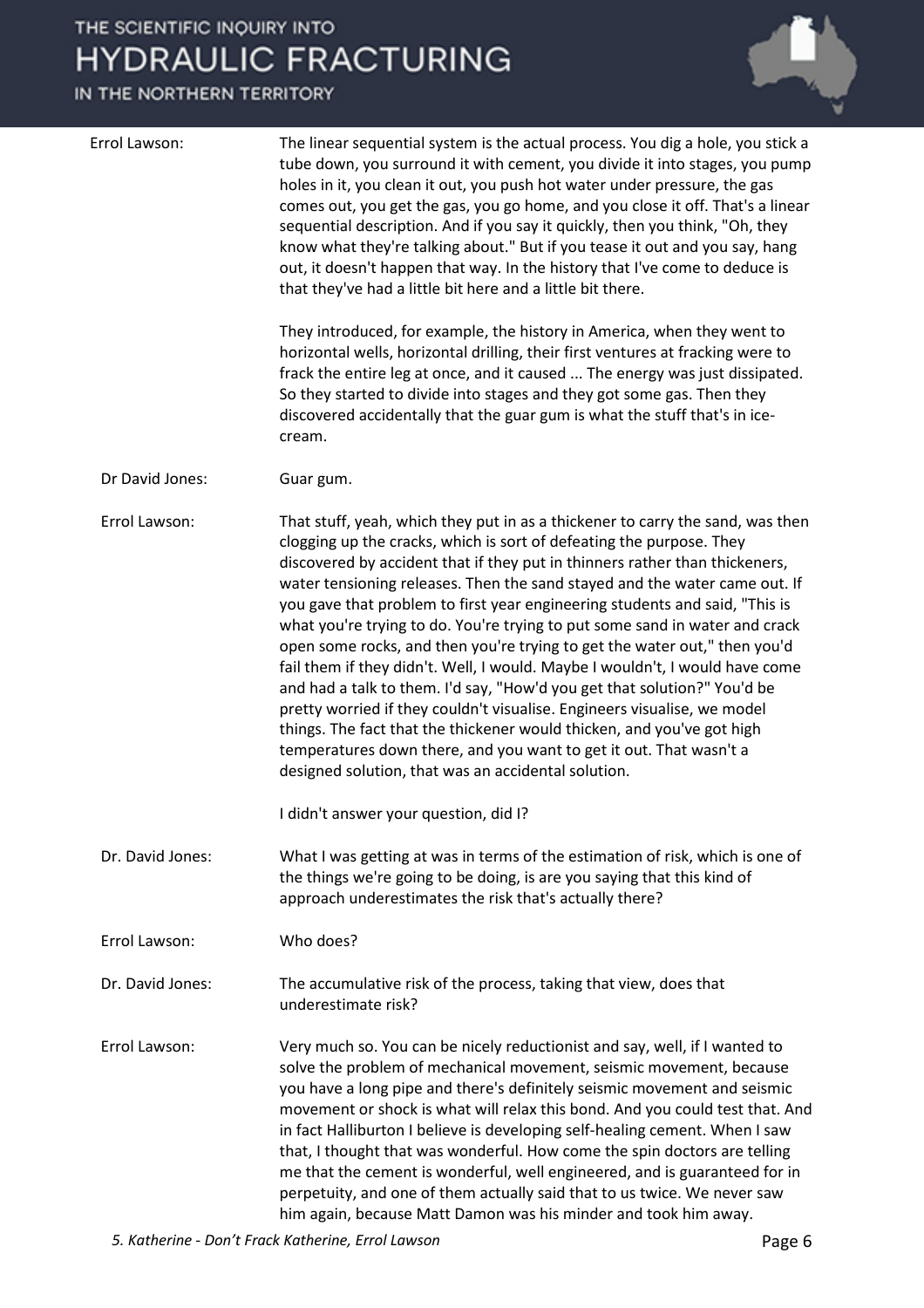IN THE NORTHERN TERRITORY



But if you have to have self-healing cement, what are you trying to stop? The effects of that mechanical movement. So yeah, you can address each one individually. Or you can dissipate shock, stuff like that.

| Hon. Justice<br>Rachel Pepper: | Dr. Beck has a question.                                                                                                                                                                                                                                                                                                                                                                                                                                                                                                                                                                                                                                                                                                                                                                                                                                                                                                                                                                                                                                                                                                                                                                                                                                                                                                                                                                                                                            |
|--------------------------------|-----------------------------------------------------------------------------------------------------------------------------------------------------------------------------------------------------------------------------------------------------------------------------------------------------------------------------------------------------------------------------------------------------------------------------------------------------------------------------------------------------------------------------------------------------------------------------------------------------------------------------------------------------------------------------------------------------------------------------------------------------------------------------------------------------------------------------------------------------------------------------------------------------------------------------------------------------------------------------------------------------------------------------------------------------------------------------------------------------------------------------------------------------------------------------------------------------------------------------------------------------------------------------------------------------------------------------------------------------------------------------------------------------------------------------------------------------|
| Dr. Vaughan Beck:              | Thank you for your presentation. I agree with you on your observation that<br>this is a-                                                                                                                                                                                                                                                                                                                                                                                                                                                                                                                                                                                                                                                                                                                                                                                                                                                                                                                                                                                                                                                                                                                                                                                                                                                                                                                                                            |
| Errol Lawson:                  | I haven't got my ears in, I'm older than I look.                                                                                                                                                                                                                                                                                                                                                                                                                                                                                                                                                                                                                                                                                                                                                                                                                                                                                                                                                                                                                                                                                                                                                                                                                                                                                                                                                                                                    |
| Dr. Vaughan Beck:              | I'll speak louder. I agree with you in terms of your characterisation that it's a<br>complex system. But also I think we would collectively agree that three are<br>many complex systems, not only in engineering but also in things like<br>medicine, law and finance. We're dealing with many complex systems in<br>society at the moment, and so complex systems are intrinsically prone to<br>some type of failure at some stage, and you've identified that that's the<br>case. I think then you went on to look at some potential mechanisms for fire<br>for the casing cement bond failure as a way of potentially looking at some<br>failure mechanisms. There has been recently published by the United States<br>environment protection agency a survey of failures in United States across<br>their hydraulic fracturing and conventionally fracked wells. What they're<br>looking at in effect is a statistical aggregation of multiple failures,<br>presumably from multiple causes, one of which would be from bond failures<br>as between the casing and the cement. It's instructive also to look at the<br>evidence at the other end, to have a look at what is the aggregated number<br>of failures, not only in terms of the well itself but all other factors, which I<br>think you started to list in your very comprehensive presentation. There is<br>some evidence around to look at failures and statistical data on that. |
| Errol Lawson:                  | I resisted quoting the 6% failures initially and the 60% failures after 20 years<br>because neither Daniel nor I can actually find the reference. So we've been<br>pretty sticking to the instructions. If we can't prove it, we don't say it. That's<br>why I extended the time scale to 100 years and said they'll all fail. There's<br>got to be evidence starting to emerge. The difficulty is who controls the<br>evidence, and are they from a independent source. One of you I think asked<br>a question about if we had an independent source of information, would<br>that improve the social licence in effect, that's how I interpret the question.<br>Could we ever get the social licence if we had some adjudicator that said it's<br>not 67,000, it's not 1.55, it's not 25 megalitres, it's 11. That ill feeling that's<br>arisen is where the social licence was burnt before it was even printed.<br>I kind of infer some, from one of the phrases, that you can do social licences<br>in your terms of reference. I can fit them in, but they're pretty  Are you<br>after social licence as well?                                                                                                                                                                                                                                                                                                                                |
| Hon. Justice                   |                                                                                                                                                                                                                                                                                                                                                                                                                                                                                                                                                                                                                                                                                                                                                                                                                                                                                                                                                                                                                                                                                                                                                                                                                                                                                                                                                                                                                                                     |
| Rachel Pepper:                 | Absolutely.                                                                                                                                                                                                                                                                                                                                                                                                                                                                                                                                                                                                                                                                                                                                                                                                                                                                                                                                                                                                                                                                                                                                                                                                                                                                                                                                                                                                                                         |
| Errol Lawson:                  | Okay. Can I say without regulation?                                                                                                                                                                                                                                                                                                                                                                                                                                                                                                                                                                                                                                                                                                                                                                                                                                                                                                                                                                                                                                                                                                                                                                                                                                                                                                                                                                                                                 |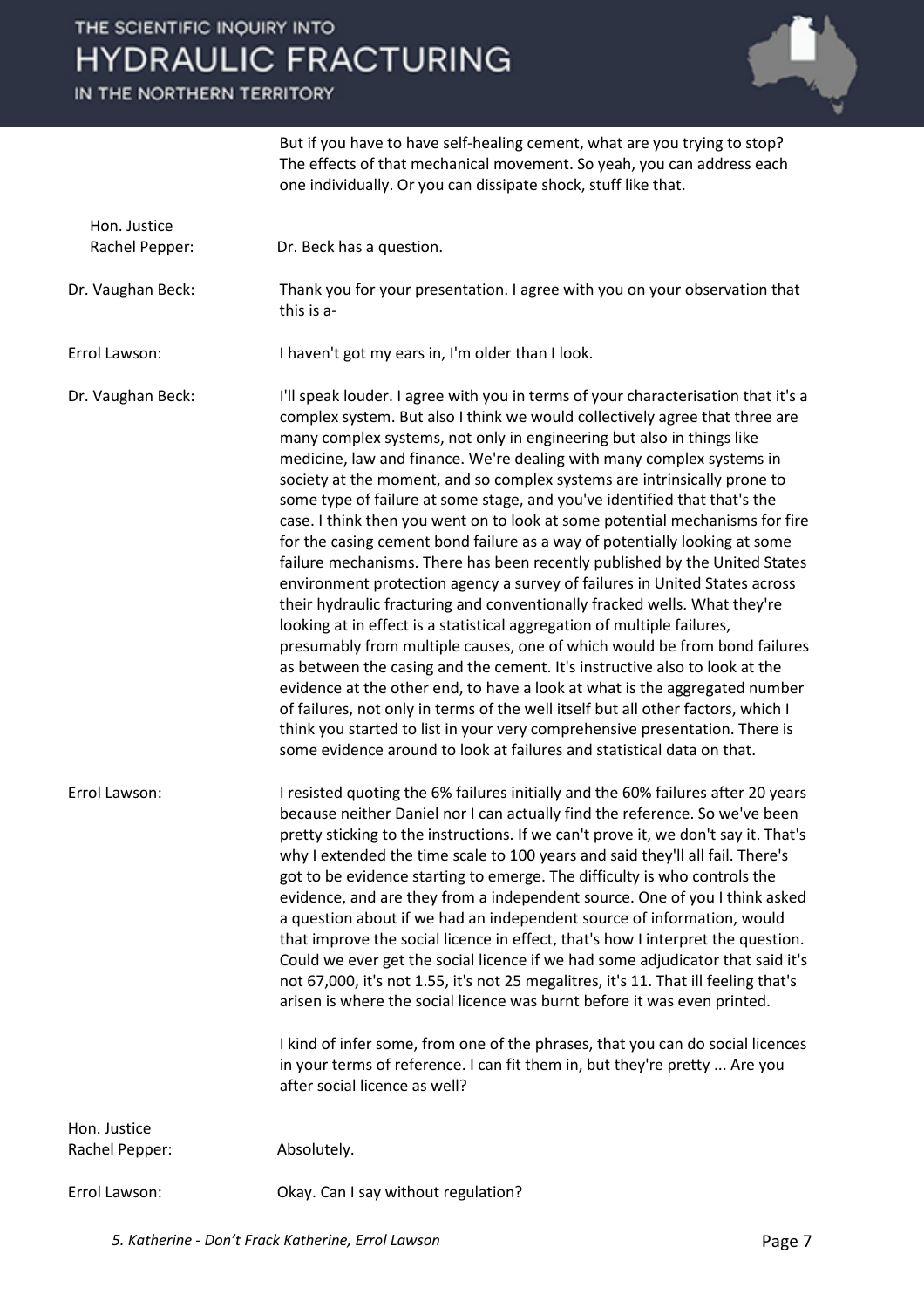

| Hon. Justice<br>Rachel Pepper: | You can say whatever you wish.                                                                                                                                                                                                                                                                                                                                                                                                                                                                                                                                                                                                                                                                                                                                                                                                                                                                                                                                                                                                                                                                                                                                                                                                                                                                                                                                                                                                                                                                                                                                                         |
|--------------------------------|----------------------------------------------------------------------------------------------------------------------------------------------------------------------------------------------------------------------------------------------------------------------------------------------------------------------------------------------------------------------------------------------------------------------------------------------------------------------------------------------------------------------------------------------------------------------------------------------------------------------------------------------------------------------------------------------------------------------------------------------------------------------------------------------------------------------------------------------------------------------------------------------------------------------------------------------------------------------------------------------------------------------------------------------------------------------------------------------------------------------------------------------------------------------------------------------------------------------------------------------------------------------------------------------------------------------------------------------------------------------------------------------------------------------------------------------------------------------------------------------------------------------------------------------------------------------------------------|
| Errol Lawson:                  | Sorry.                                                                                                                                                                                                                                                                                                                                                                                                                                                                                                                                                                                                                                                                                                                                                                                                                                                                                                                                                                                                                                                                                                                                                                                                                                                                                                                                                                                                                                                                                                                                                                                 |
| Hon. Justice<br>Rachel Pepper: | Subject to it being bleeped out.                                                                                                                                                                                                                                                                                                                                                                                                                                                                                                                                                                                                                                                                                                                                                                                                                                                                                                                                                                                                                                                                                                                                                                                                                                                                                                                                                                                                                                                                                                                                                       |
| Errol Lawson:                  | How am I going?                                                                                                                                                                                                                                                                                                                                                                                                                                                                                                                                                                                                                                                                                                                                                                                                                                                                                                                                                                                                                                                                                                                                                                                                                                                                                                                                                                                                                                                                                                                                                                        |
| Hon. Justice<br>Rachel Pepper: | I know Dr. Andersen wants to ask. We've got two more questions down this<br>end of the table. Sorry, three more questions.                                                                                                                                                                                                                                                                                                                                                                                                                                                                                                                                                                                                                                                                                                                                                                                                                                                                                                                                                                                                                                                                                                                                                                                                                                                                                                                                                                                                                                                             |
| Errol Lawson:                  | I can talk all night.                                                                                                                                                                                                                                                                                                                                                                                                                                                                                                                                                                                                                                                                                                                                                                                                                                                                                                                                                                                                                                                                                                                                                                                                                                                                                                                                                                                                                                                                                                                                                                  |
| Hon. Justice<br>Rachel Pepper: | I might go to Dr. Andersen's question, if that's all right.                                                                                                                                                                                                                                                                                                                                                                                                                                                                                                                                                                                                                                                                                                                                                                                                                                                                                                                                                                                                                                                                                                                                                                                                                                                                                                                                                                                                                                                                                                                            |
| Dr. Alan Andersen:             | Yeah, Dr. Lawson, I've got a question about cumulative risk, and drawing on<br>your experience in thinking about complex systems. You talked about how<br>one feature of complex systems is their non-linearity. An example of that<br>would be that understanding what happens  From an understanding of<br>what happens at one single well or well pad, you can't just simply then scale<br>up for an understanding of what that means to a landscape of wells. I'm just<br>wondering if you've got some insights in how the panel could deal with that<br>issue of assessing cumulative risk, because we've recognised that as a major<br>challenge for us.                                                                                                                                                                                                                                                                                                                                                                                                                                                                                                                                                                                                                                                                                                                                                                                                                                                                                                                         |
| Errol Lawson:                  | It's as you say, it's the scaling up problem. Heavens, how could you research<br>that when you've got so little field evidence? You know networks, the<br>difference between the linear sequential model is that each element has<br>one input and one output. In a network, all the elements are connected. At<br>one level of scale, some of those connections are not influencing the<br>outcomes. You scale up everything linearly, and suddenly some connection<br>between one element and another becomes active, and immediately starts<br>to affect the output. That's the theory on it.<br>Until they build the field of 400 wells, this is the horror of the thing. You can<br>look at it in those terms and say, look at Queensland and the coal seam gas,<br>when they scaled up there and they emptied the water out of the coal seam.<br>The problems that that produced of lowering the aquifer, of migrating gas<br>across through the previously water barrier, of what to do with the<br>produced water.<br>If I had to pick an area to study, it would be the management of produced<br>water. What are you going to do with 25 megalitres per frack? You can<br>handle 25 megaliters per frack, 11 megaliters as they did in [inaudible<br>00:33:18]. They evaporated most of it, which was very fortunate, because it<br>didn't rain on the tanks. It did rain, they had 60 mills one night which<br>worried them. If you then say, take that problem of 150 wells, all adopting<br>the same principle of evaporation ponds in the expectation that it won't rain |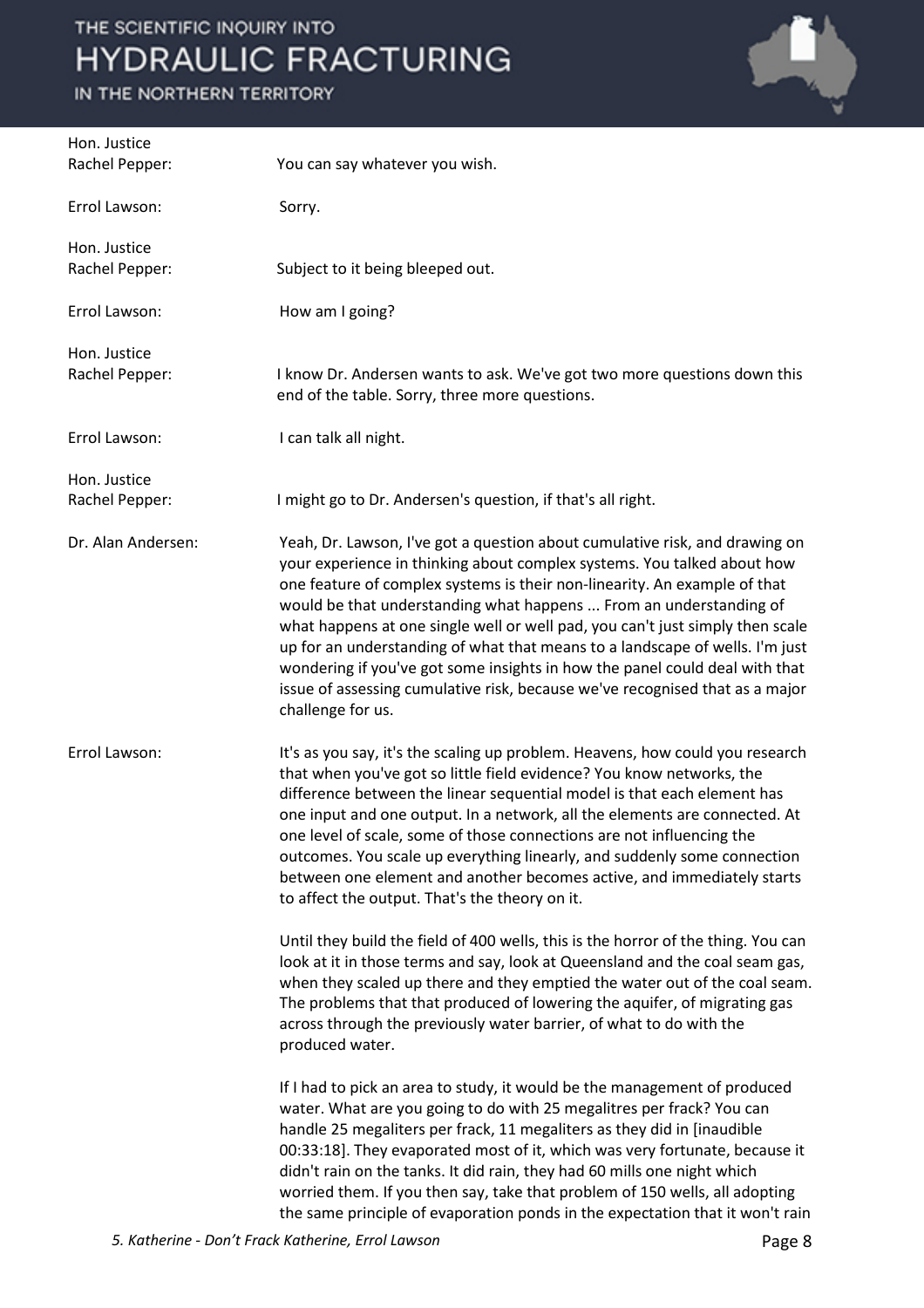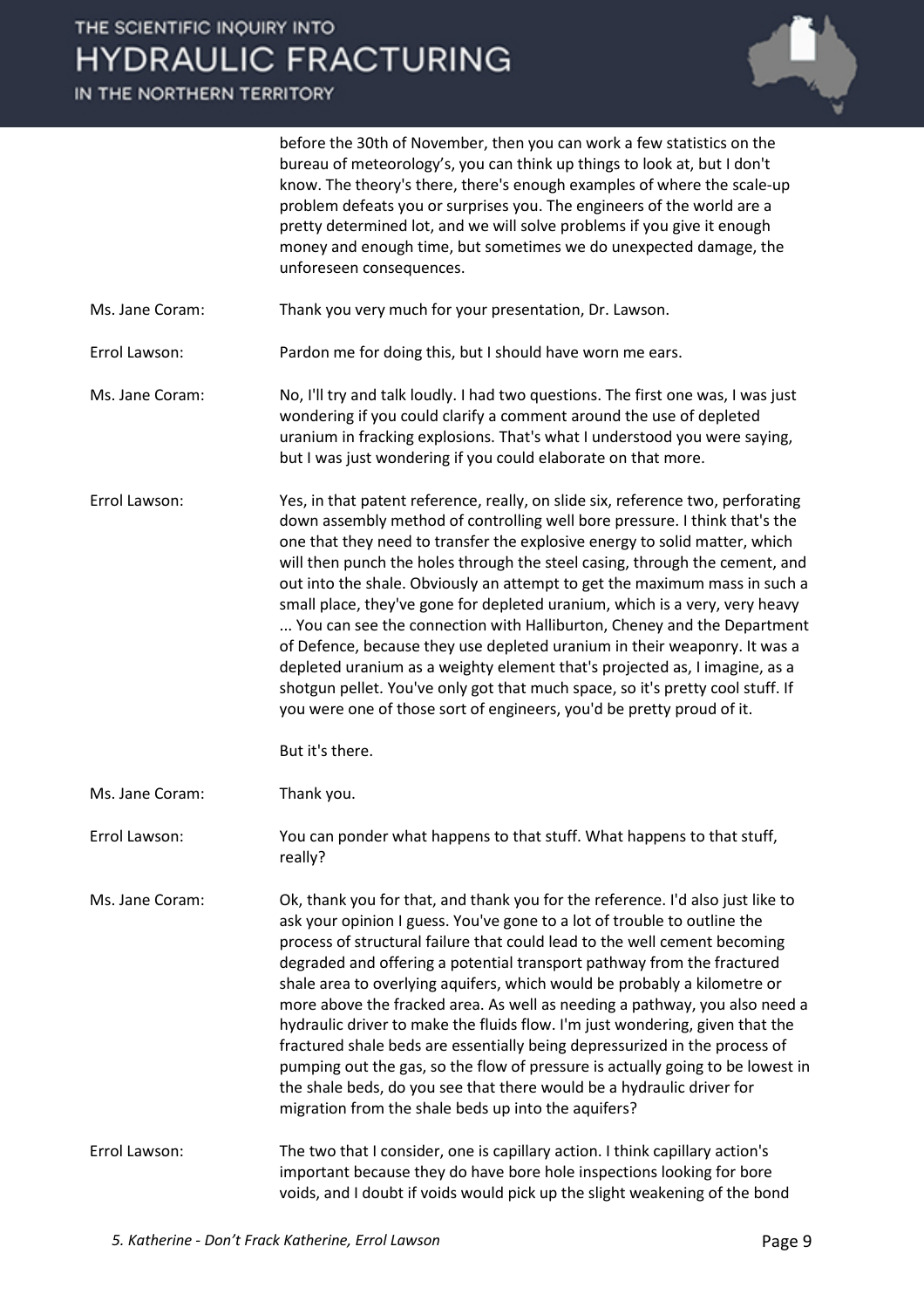IN THE NORTHERN TERRITORY



which gives a capillary channel. Wood is wonderful at capillary; we have big trees because of capillary action. That was one.

|                                | The other one was, once you plug a well, the gas fellows have got their<br>money and gone home, but there's still gas down there. And so over time<br>there's still gas being released. So there will in fact come a time  The<br>pressure locked in in the shale bed is no longer neutralised, it builds up. And<br>so you do have a driver. That's why I pick 100 years, because I don't know<br>how long it takes and nobody does. Because what is also not recognised<br>when you're told to do the scientific inquiry and the size has mature, I talk<br>about the engineering, the know-how, that a drilling crew would have to<br>make the system work. No one gives credit to that.                                                                                                                                                                                                                                                                                                                                                                  |
|--------------------------------|--------------------------------------------------------------------------------------------------------------------------------------------------------------------------------------------------------------------------------------------------------------------------------------------------------------------------------------------------------------------------------------------------------------------------------------------------------------------------------------------------------------------------------------------------------------------------------------------------------------------------------------------------------------------------------------------------------------------------------------------------------------------------------------------------------------------------------------------------------------------------------------------------------------------------------------------------------------------------------------------------------------------------------------------------------------|
|                                | Some crews would be very good. Some crews would have an excellent<br>success rate of sealing, and so they'd get the jobs. Other crews would be a<br>bit ham-fisted, they want to go home, it's Friday, five o'clock, and so it<br>wouldn't be as good. There's hundreds of PhD theses around, including<br>interviewing drilling crews. You can't predict because know-how, you can't<br>capture it. It's basically test of knowledge and you can't capture that. You<br>can watch them and you can say, "How'd you do that?" And they say, "I<br>don't know." I teach the violin and my student last week, last Monday, was<br>saying to me, "How did you do that?" I said, "I don't know." Then we looked<br>at it, and I've got little grooves there from playing it for years and little<br>grooves there. And so I always find my way back to the same position so I<br>always play in tune. He's got to get one. That's know-how, test of<br>knowledge, muscular memory. I don't know. That's just an example of the<br>stuff that you can't document. |
|                                | Good crews, good engineering teams, you get to know. You get to know<br>when you've got good ones, you get to know when you've got rough ones.                                                                                                                                                                                                                                                                                                                                                                                                                                                                                                                                                                                                                                                                                                                                                                                                                                                                                                               |
| Hon. Justice<br>Rachel Pepper: | Professor Priestly. Thank you.                                                                                                                                                                                                                                                                                                                                                                                                                                                                                                                                                                                                                                                                                                                                                                                                                                                                                                                                                                                                                               |
| Prof. Brian Priestly:          | Dr. Lawson, thank you for your submission and thank you too for putting it<br>into the context of the risk matrix that we need to address in our inquiry.                                                                                                                                                                                                                                                                                                                                                                                                                                                                                                                                                                                                                                                                                                                                                                                                                                                                                                    |
| Errol Lawson:                  | We aim to please.                                                                                                                                                                                                                                                                                                                                                                                                                                                                                                                                                                                                                                                                                                                                                                                                                                                                                                                                                                                                                                            |
| Prof. Brian Priestly:          | At one point you make quite a strong statement about the impact of<br>contamination of the aquifer, saying that it could render it unsuitable for<br>human consumption, stock watering, etc etc. Do you count, and it's the<br>possibility that contamination, if it did occur might be at a level which would<br>not lead to any of those outcomes?                                                                                                                                                                                                                                                                                                                                                                                                                                                                                                                                                                                                                                                                                                         |
| Errol Lawson:                  | Not with so many wells. That's why my definition of event is probability of 1<br>multiplied by the number of wells, which is why I kind of went through that<br>torturous process of trying to work out the number of wells. A probability of<br>one in a thousand multiplied by a thousand wells says it's going to happen.<br>Is that what you-                                                                                                                                                                                                                                                                                                                                                                                                                                                                                                                                                                                                                                                                                                            |
| Prof. Brian Priestly:          | Yeah, I'm really trying to get your views on just how those calculations might<br>be done, so thank you.                                                                                                                                                                                                                                                                                                                                                                                                                                                                                                                                                                                                                                                                                                                                                                                                                                                                                                                                                     |